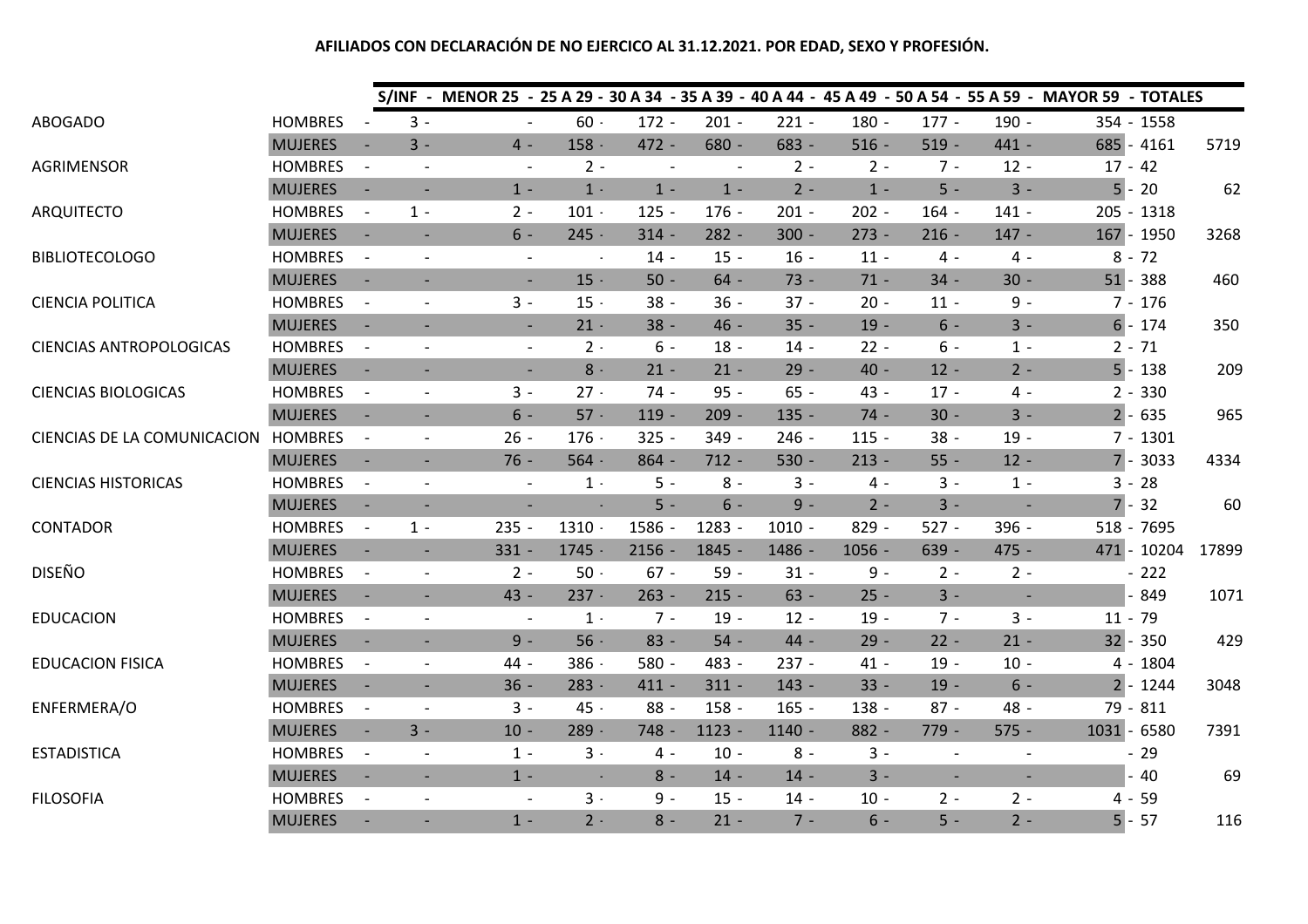|                             |                |                          |                          | S/INF - MENOR 25 - 25 A 29 - 30 A 34 - 35 A 39 - 40 A 44 - 45 A 49 - 50 A 54 - 55 A 59 - MAYOR 59 - TOTALES |         |                                      |                                   |                          |                          |                          |                                                      |              |      |
|-----------------------------|----------------|--------------------------|--------------------------|-------------------------------------------------------------------------------------------------------------|---------|--------------------------------------|-----------------------------------|--------------------------|--------------------------|--------------------------|------------------------------------------------------|--------------|------|
| <b>FISICA</b>               | <b>HOMBRES</b> |                          |                          | $3 -$                                                                                                       | $11 -$  | $13 -$                               | $21 -$                            | $12 -$                   | $4 -$                    | $4 -$                    | $2 -$                                                | $-70$        |      |
|                             | <b>MUJERES</b> |                          | $\overline{\phantom{a}}$ | $3 -$                                                                                                       | $5 -$   | $11 -$                               | $6 -$                             | $2 -$                    | $4 -$                    |                          | $\overline{\phantom{a}}$<br>$\overline{\phantom{a}}$ | $-31$        | 101  |
| <b>FISIOTERAPIA</b>         | <b>HOMBRES</b> | $\overline{a}$           | $\overline{\phantom{a}}$ | $2 -$                                                                                                       | $69 -$  | $57 -$                               | $38 -$                            | $37 -$                   | $26 -$                   | $9 -$                    | $4 -$                                                | $2 - 244$    |      |
|                             | <b>MUJERES</b> | $\overline{\phantom{a}}$ | $\overline{\phantom{a}}$ | $21 -$                                                                                                      | $139 -$ | $134 -$                              | $92 -$                            | $100 -$                  | $81 -$                   | $42 -$                   | $23 -$                                               | $14 - 646$   | 890  |
| <b>FONOAUDIOLOGIA</b>       | <b>HOMBRES</b> | $\overline{a}$           | $\overline{a}$           |                                                                                                             |         | $\overline{\phantom{a}}$             | $1 -$<br>$\overline{\phantom{a}}$ | $\overline{\phantom{a}}$ | $\overline{\phantom{a}}$ | $\overline{\phantom{a}}$ | $\overline{a}$                                       | $-1$         |      |
|                             | <b>MUJERES</b> |                          | $\overline{\phantom{a}}$ | $\blacksquare$                                                                                              | $3 -$   | $11 -$                               | $13 -$                            | $11 -$                   | $17 -$                   | $8 -$                    | $\overline{\phantom{a}}$                             | $4 - 67$     | 68   |
| <b>GEOGRAFIA</b>            | <b>HOMBRES</b> | $\overline{\phantom{a}}$ | $\overline{\phantom{a}}$ | $1 -$                                                                                                       | $\sim$  | $5 -$                                | $6 -$                             | $2 -$                    | $3 -$                    |                          | $\blacksquare$<br>$\overline{a}$                     | $-17$        |      |
|                             | <b>MUJERES</b> |                          | $\overline{\phantom{a}}$ | $\blacksquare$                                                                                              | $2 -$   | $1 -$                                | $3 -$                             | $1 -$                    | $\sim$                   |                          | $\overline{\phantom{a}}$<br>$\overline{\phantom{a}}$ | $1 - 8$      | 25   |
| <b>GEOLOGIA</b>             | <b>HOMBRES</b> | $\overline{\phantom{a}}$ | $\overline{a}$           | $\overline{\phantom{a}}$                                                                                    | $9 -$   | $9 -$                                | $8 -$                             | $5 -$                    | $3 -$                    | $2 -$                    | $1 -$                                                | $-37$        |      |
|                             | <b>MUJERES</b> |                          | $\blacksquare$           | $\blacksquare$                                                                                              | $6 -$   | $7 -$                                | $3 -$                             | $7 -$                    | $6 -$                    | $1 -$                    | $1 -$                                                | $-31$        | 68   |
| HUMANIDADES                 | <b>HOMBRES</b> | $\overline{\phantom{a}}$ | $\overline{\phantom{a}}$ | $\overline{\phantom{a}}$                                                                                    | $2 -$   | $5 -$                                | $2 -$                             | $2 -$                    |                          | $\overline{\phantom{a}}$ | $\overline{a}$<br>$\overline{\phantom{a}}$           | $-11$        |      |
|                             | <b>MUJERES</b> |                          |                          |                                                                                                             |         | $1 -$<br>$\mathcal{L}_{\mathcal{A}}$ | $4 -$                             | $10 -$                   | $2 -$                    | $2 -$                    |                                                      | $2 - 21$     | 32   |
| <b>INGENIERO AGRONOMO</b>   | <b>HOMBRES</b> |                          | $3 -$                    | $10 -$                                                                                                      | $255 -$ | 453 -                                | $271 -$                           | $257 -$                  | $290 -$                  | $257 -$                  | $236 -$                                              | 705 - 2737   |      |
|                             | <b>MUJERES</b> |                          | $\blacksquare$           | $15 -$                                                                                                      | $153 -$ | $152 -$                              | $93 -$                            | $113 -$                  | $143 -$                  | $131 -$                  | $93 -$                                               | $215 - 1108$ | 3845 |
| <b>INGENIERO CIVIL</b>      | <b>HOMBRES</b> |                          | $\overline{\phantom{a}}$ | $2 -$                                                                                                       | $60 -$  | $59 -$                               | $74 -$                            | $68 -$                   | $41 -$                   | $56 -$                   | $71 -$                                               | $119 - 550$  |      |
|                             | <b>MUJERES</b> |                          | $\overline{\phantom{a}}$ | $4 -$                                                                                                       | $35 -$  | $52 -$                               | 49 -                              | 49 -                     | $15 -$                   | $24 -$                   | $27 -$                                               | $17 - 272$   | 822  |
| <b>INGENIERO INDUSTRIAL</b> | <b>HOMBRES</b> |                          | $1 -$                    | $13 -$                                                                                                      | 397 -   | $757 -$                              | $803 -$                           | $763 -$                  | $580 -$                  | 438 -                    | 394 -                                                | 461 - 4607   |      |
|                             | <b>MUJERES</b> |                          | $1 -$                    | $9 -$                                                                                                       | $125 -$ | $215 -$                              | $187 -$                           | $183 -$                  | 193 -                    | $142 -$                  | $201 -$                                              | 135 - 1391   | 5998 |
| LABORATORIO CLINICO         | <b>HOMBRES</b> | $\blacksquare$           | $\overline{\phantom{a}}$ |                                                                                                             | $10 -$  | $19 -$                               | $29 -$                            | $18 -$                   | $15 -$                   | $9 -$                    | $3 -$                                                | $2 - 105$    |      |
|                             | <b>MUJERES</b> |                          | $\overline{\phantom{0}}$ | $12 -$                                                                                                      | $82 -$  | $135 -$                              | $122 -$                           | $123 -$                  | 99 -                     | $59 -$                   | $13 -$                                               | $7 - 652$    | 757  |
| LETRAS                      | <b>HOMBRES</b> |                          | $\overline{\phantom{a}}$ | $\overline{\phantom{a}}$                                                                                    | 4 -     | $5 -$                                | $9 -$                             | $8 -$                    | $6 -$                    | $3 -$                    | $\blacksquare$                                       | $-35$        |      |
|                             | <b>MUJERES</b> |                          | $\overline{\phantom{a}}$ | $\blacksquare$                                                                                              | $3 -$   | $6 -$                                | $12 -$                            | $13 -$                   | $19 -$                   | $5 -$                    | $2 -$                                                | $12 - 72$    | 107  |
| <b>LINGUISTICA</b>          | <b>HOMBRES</b> | $\overline{\phantom{a}}$ | $\overline{\phantom{a}}$ | $\overline{\phantom{a}}$                                                                                    | $1 -$   | $2 -$                                | $1 -$                             | $3 -$                    | $3 -$                    |                          | $\overline{\phantom{a}}$<br>$\overline{\phantom{a}}$ | $1 - 11$     |      |
|                             | <b>MUJERES</b> |                          |                          |                                                                                                             | $2 -$   | $3 -$                                | $9 -$                             | $7 -$                    | $6 -$                    | $6 -$                    | $3 -$                                                | $5 - 41$     | 52   |
| <b>MARKETING</b>            | <b>HOMBRES</b> | $\overline{\phantom{a}}$ | $\overline{\phantom{a}}$ | $1 -$                                                                                                       | $7 -$   | $37 -$                               | $42 -$                            | $35 -$                   | $36 -$                   | $5 -$                    | $\qquad \qquad -$                                    | $-163$       |      |
|                             | <b>MUJERES</b> | $\sim$                   | $\overline{\phantom{a}}$ | $1 -$                                                                                                       | $12 -$  | $40 -$                               | 40 -                              | $60 -$                   | $32 -$                   | $4 -$                    | $\overline{\phantom{a}}$                             | $1 - 190$    | 353  |
| <b>MATEMATICAS</b>          | <b>HOMBRES</b> | $\overline{\phantom{a}}$ | $\frac{1}{2}$            | $2 -$                                                                                                       | $10 -$  | $10 -$                               | $22 -$                            | $11 -$                   | $3 -$                    | 4 -                      | $\overline{\phantom{a}}$                             | $2 - 64$     |      |
|                             | <b>MUJERES</b> |                          | $\overline{\phantom{a}}$ | $\overline{\phantom{a}}$                                                                                    | $4$ -   | $8 -$                                | $10 -$                            | $5 -$                    | $4 -$                    |                          |                                                      | $-31$        | 95   |
| <b>MEDICO</b>               | <b>HOMBRES</b> |                          | $8 -$                    | $\overline{\phantom{a}}$                                                                                    | $89 -$  | $158 -$                              | $169 -$                           | $186 -$                  | $167 -$                  | $153 -$                  | $257 -$                                              | 788 - 1975   |      |
|                             | <b>MUJERES</b> |                          | $4 -$                    | $\overline{\phantom{a}}$                                                                                    | $215 -$ | $314 -$                              | $352 -$                           | $427 -$                  | $296 -$                  | $324 -$                  | $394 -$                                              | 947 - 3273   | 5248 |
| NEUMOCARDIOLOGIA            | <b>HOMBRES</b> | $\overline{\phantom{a}}$ | $\overline{\phantom{a}}$ | $\overline{\phantom{a}}$                                                                                    | $2 -$   | $4 -$                                | $14 -$                            | $3 -$                    | $8 -$                    | $2 -$                    | $1 -$                                                | $3 - 37$     |      |
|                             | <b>MUJERES</b> |                          |                          | $2 -$                                                                                                       | $23 -$  | $21 -$                               | $20 -$                            | $18 -$                   | $7 -$                    | $10 -$                   | $8 -$                                                | $8 - 117$    | 154  |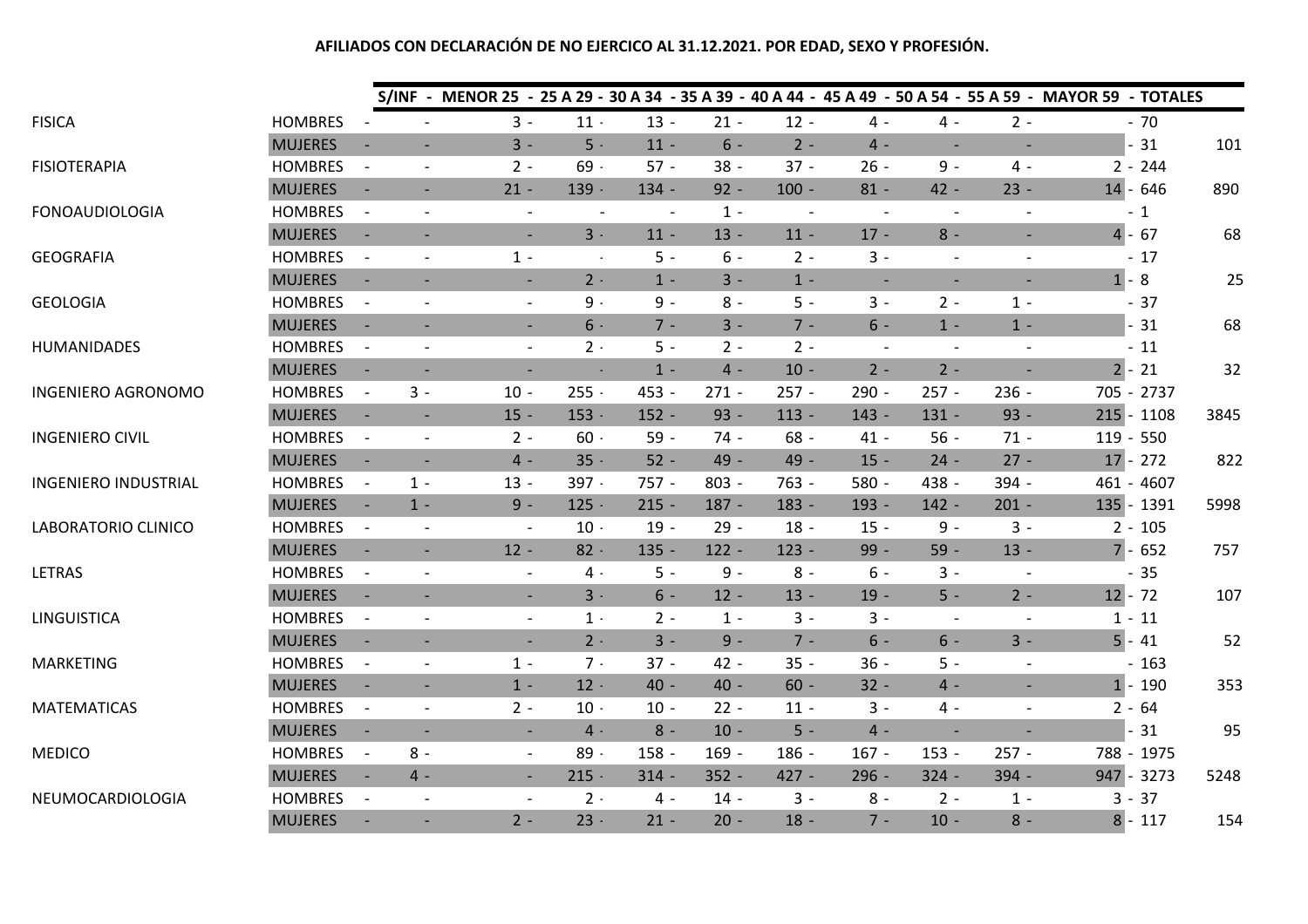|                             |                |                          |                          |                          |                          |                          |                          |                          |         |                                                      |                          | S/INF - MENOR 25 - 25 A 29 - 30 A 34 - 35 A 39 - 40 A 44 - 45 A 49 - 50 A 54 - 55 A 59 - MAYOR 59 - TOTALES |              |      |
|-----------------------------|----------------|--------------------------|--------------------------|--------------------------|--------------------------|--------------------------|--------------------------|--------------------------|---------|------------------------------------------------------|--------------------------|-------------------------------------------------------------------------------------------------------------|--------------|------|
|                             | <b>MUJERES</b> |                          |                          | $6 -$                    | $245 -$                  | 495 -                    | 454 -                    | $300 -$                  | $222 -$ | $90 -$                                               | $22 -$                   |                                                                                                             | 36 - 1870    | 1988 |
| <b>ODONTOLOGO</b>           | <b>HOMBRES</b> |                          | $1 -$                    | $\overline{\phantom{a}}$ | $7 -$                    | $11 -$                   | $14 -$                   | $12 -$                   | $28 -$  | 44 -                                                 | $56 -$                   | 159 - 332                                                                                                   |              |      |
|                             | <b>MUJERES</b> | $\overline{\phantom{a}}$ | $\overline{\phantom{a}}$ | $\blacksquare$           | $16 -$                   | 48 -                     | $57 -$                   | $65 -$                   | $104 -$ | $117 -$                                              | $178 -$                  | $277 - 862$                                                                                                 |              | 1194 |
| <b>OFTALMOLOGIA</b>         | <b>HOMBRES</b> | $\overline{\phantom{a}}$ |                          | $\overline{\phantom{a}}$ | $\blacksquare$           | $3 -$                    | $2 -$                    | $\overline{\phantom{a}}$ |         | $\overline{\phantom{a}}$<br>$\overline{\phantom{a}}$ |                          | $3 - 8$                                                                                                     |              |      |
|                             | <b>MUJERES</b> |                          |                          | $1 -$                    | $3 -$                    | $12 -$                   | $7 -$                    | $6 -$                    | $2 -$   | $2 -$                                                |                          |                                                                                                             | $1 - 34$     | 42   |
| <b>PARTERA</b>              | <b>HOMBRES</b> | $\overline{\phantom{a}}$ | $\overline{\phantom{a}}$ | $\overline{\phantom{a}}$ | $1 -$                    | $\overline{\phantom{a}}$ |                          |                          |         | $\overline{\phantom{a}}$                             |                          |                                                                                                             | $-1$         |      |
|                             | <b>MUJERES</b> | $\overline{\phantom{a}}$ | $\overline{\phantom{a}}$ | $2 -$                    | $61 -$                   | $106 -$                  | $87 -$                   | $68 -$                   | $83 -$  | $25 -$                                               | $27 -$                   | 138 - 597                                                                                                   |              | 598  |
| <b>PROCURADOR</b>           | <b>HOMBRES</b> | $\overline{\phantom{a}}$ | $\blacksquare$           | $\overline{\phantom{a}}$ | $23 -$                   | $36 -$                   | $22 -$                   | $23 -$                   | $22 -$  | $28 -$                                               | $96 -$                   | $360 - 610$                                                                                                 |              |      |
|                             | <b>MUJERES</b> |                          | $\sim$                   | $6 -$                    | $58 -$                   | $105 -$                  | $108 -$                  | $97 -$                   | $70 -$  | $123 -$                                              | 384 -                    |                                                                                                             | $801 - 1752$ | 2362 |
| PROCURADOR S/TITULO         | <b>HOMBRES</b> | $\overline{\phantom{a}}$ | $3 -$                    | $\overline{\phantom{a}}$ | $\overline{\phantom{a}}$ |                          |                          | $\overline{\phantom{a}}$ |         |                                                      |                          | $4 - 7$                                                                                                     |              |      |
|                             | <b>MUJERES</b> | $\sim$                   | $1 -$                    | $\overline{\phantom{a}}$ | $\overline{\phantom{a}}$ | $\overline{\phantom{a}}$ | $\overline{\phantom{a}}$ | $\overline{\phantom{a}}$ |         | $\overline{\phantom{a}}$                             | $\overline{\phantom{a}}$ | $4 - 5$                                                                                                     |              | 12   |
| <b>PSICOLOGIA</b>           | <b>HOMBRES</b> | $\overline{\phantom{a}}$ | $\overline{\phantom{a}}$ | $11 -$                   | $136 -$                  | $248 -$                  | $248 -$                  | 189 -                    | $140 -$ | $68 -$                                               | $26 -$                   |                                                                                                             | $26 - 1092$  |      |
|                             | <b>MUJERES</b> | $\overline{\phantom{a}}$ | $\overline{\phantom{a}}$ | $63 -$                   | $701 -$                  | $1161 -$                 | $1256 -$                 | $1026 -$                 | $776 -$ | $344 -$                                              | $114 -$                  |                                                                                                             | $129 - 5570$ | 6662 |
| PSICOMOTRICIDAD             | <b>HOMBRES</b> | $\overline{\phantom{a}}$ | $\overline{\phantom{a}}$ | $\overline{\phantom{a}}$ | $2 -$                    | $6 -$                    | $2 -$                    | $\overline{\phantom{a}}$ | $2 -$   | $2 -$                                                |                          |                                                                                                             | $-14$        |      |
|                             | <b>MUJERES</b> | $\sim$                   | $\overline{\phantom{a}}$ | $5 -$                    | $103 -$                  | $186 -$                  | $162 -$                  | $66 -$                   | $25 -$  | $16 -$                                               | $6 -$                    |                                                                                                             | $2 - 571$    | 585  |
| PSICOPEDAGOGIA              | <b>HOMBRES</b> | $\overline{\phantom{a}}$ | $\overline{\phantom{a}}$ | $1 -$                    | $\overline{\phantom{a}}$ | $\overline{\phantom{a}}$ |                          |                          |         | $\overline{a}$<br>$\overline{\phantom{a}}$           |                          |                                                                                                             | $-1$         |      |
|                             | <b>MUJERES</b> | $\overline{\phantom{a}}$ | $\overline{\phantom{a}}$ | $18 -$                   | $27 -$                   | $32 -$                   | $26 -$                   | $19 -$                   | $3 -$   | $2 -$                                                | $\sim$                   |                                                                                                             | $4 - 131$    | 132  |
| <b>QUIMICO FARMACEUTICO</b> | <b>HOMBRES</b> | $\overline{\phantom{a}}$ | $\overline{\phantom{a}}$ | $3 -$                    | $60 -$                   | $115 -$                  | $127 -$                  | $76 -$                   | $51 -$  | $47 -$                                               | $35 -$                   |                                                                                                             | $46 - 560$   |      |
|                             | <b>MUJERES</b> | $\overline{\phantom{a}}$ | $\overline{\phantom{a}}$ | $6 -$                    | $164 -$                  | $348 -$                  | $310 -$                  | $231 -$                  | $198 -$ | $152 -$                                              | $102 -$                  |                                                                                                             | 119 - 1630   | 2190 |
| <b>QUIMICO INDUSTRIAL</b>   | <b>HOMBRES</b> | $\overline{\phantom{a}}$ | $\blacksquare$           | $5 -$                    | $63 -$                   | 98 -                     | $80 -$                   | $83 -$                   | $89 -$  | $75 -$                                               | $54 -$                   | 181 - 728                                                                                                   |              |      |
|                             | <b>MUJERES</b> | $\sim$                   | $1 -$                    | $3 -$                    | $103 -$                  | $181 -$                  | $166 -$                  | $124 -$                  | $76 -$  | $55 -$                                               | $26 -$                   |                                                                                                             | $47 - 782$   | 1510 |
| <b>RADIOLOGIA</b>           | <b>HOMBRES</b> | $\overline{\phantom{a}}$ | $\overline{\phantom{a}}$ | $3 -$                    | $40 -$                   | $53 -$                   | $42 -$                   | $29 -$                   | $18 -$  | $14 -$                                               | $13 -$                   |                                                                                                             | $25 - 237$   |      |
|                             | <b>MUJERES</b> |                          | $\overline{\phantom{a}}$ | $14 -$                   | $115 -$                  | $85 -$                   | $53 -$                   | 43 -                     | $25 -$  | $28 -$                                               | $23 -$                   |                                                                                                             | $30 - 416$   | 653  |
| RELACIONES INTERNACIONALES  | <b>HOMBRES</b> | $\overline{\phantom{a}}$ | $\overline{\phantom{a}}$ | $32 -$                   | $220 -$                  | $280 -$                  | 199 -                    | $127 -$                  | $77 -$  | $30 -$                                               | $10 -$                   |                                                                                                             | $7 - 982$    |      |
|                             | <b>MUJERES</b> | $\overline{\phantom{a}}$ | $\overline{\phantom{a}}$ | $90 -$                   | 432 -                    | $504 -$                  | $331 -$                  | $226 -$                  | $141 -$ | $69 -$                                               | $6 -$                    |                                                                                                             | $7 - 1806$   | 2788 |
| RELACIONES LABORALES        | <b>HOMBRES</b> | $\overline{\phantom{a}}$ | $\overline{\phantom{a}}$ | $7 -$                    | $43 -$                   | $42 -$                   | $33 -$                   | $24 -$                   | $16 -$  | $18 -$                                               | $7 -$                    |                                                                                                             | $8 - 198$    |      |
|                             | <b>MUJERES</b> | $\overline{\phantom{a}}$ | $\overline{\phantom{a}}$ | $18 -$                   | $163 -$                  | $228 -$                  | $117 -$                  | $77 -$                   | 47 -    | $27 -$                                               | $23 -$                   |                                                                                                             | $19 - 719$   | 917  |
| SOCIOLOGIA                  | <b>HOMBRES</b> | $\overline{\phantom{a}}$ | $\overline{\phantom{a}}$ | $2 -$                    | $15 -$                   | $41 -$                   | $59 -$                   | $55 -$                   | $35 -$  | $13 -$                                               | $2 -$                    |                                                                                                             | $5 - 227$    |      |
|                             | <b>MUJERES</b> |                          |                          | 4 -                      | 49 -                     | $108 -$                  | $139 -$                  | $89 -$                   | $74 -$  | $33 -$                                               | $6 -$                    |                                                                                                             | $18 - 520$   | 747  |
| TECNOLOGIA ODONTOLOGICA     | <b>HOMBRES</b> | $\overline{\phantom{a}}$ | $\overline{\phantom{a}}$ | $\overline{\phantom{a}}$ | $11 -$                   | $35 -$                   | $42 -$                   | $33 -$                   | $29 -$  | $9 -$                                                | $2 -$                    |                                                                                                             | $1 - 162$    |      |
|                             | <b>MUJERES</b> |                          | $\overline{\phantom{a}}$ | $4 -$                    | $62 -$                   | $138 -$                  | $115 -$                  | $104 -$                  | $80 -$  | $19 -$                                               | $2 -$                    | $1$ -                                                                                                       | 525          | 687  |
| <b>TRABAJO SOCIAL</b>       | <b>HOMBRES</b> |                          |                          |                          | $24 -$                   | 44 -                     | $56 -$                   | $27 -$                   | 21 -    | $11 -$                                               | 4 -                      |                                                                                                             | $4 - 191$    |      |